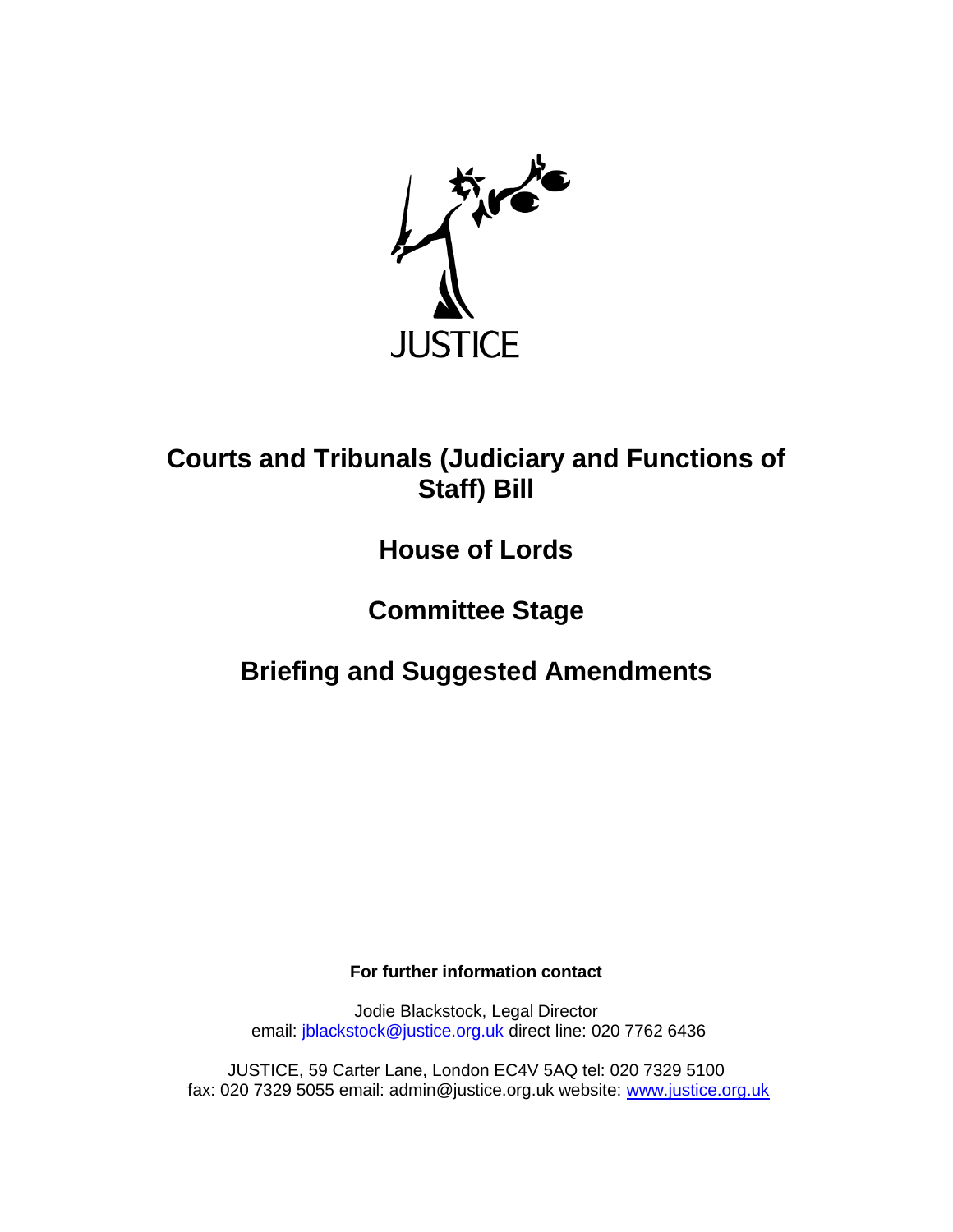## **Summary**

- **Clause 1 of the Bill provides an opportunity for the Government to address the pressing need for greater judicial diversity.**
- **The scope of judicial functions delegated to court staff in Clause 3, and the qualifications required for the exercise of such functions, should be clearly delineated during the legislative process and not simply left to the Rule Committees to determine.**

## **Introduction**

- 1. JUSTICE is an all-party law reform and human rights organisation working to strengthen the justice system – administrative, civil and criminal – in the United Kingdom. It is the UK section of the International Commission of Jurists.
- 2. This briefing addresses the Courts and Tribunals (Judiciary and Staff) Bill,<sup>1</sup> ahead of Committee Stage in the House of Lords on 10 July 2018.
- 3. In advance of the Bill's Second Reading on 20 June, we provided a briefing that outlined our concerns regarding the changes proposed to the judiciary in Clause 1 and to the judicial functions of court and tribunal staff in Clause  $3<sup>2</sup>$ . This update includes tabled amendments relevant to those concerns.
- 4. As set out in our initial briefing, JUSTICE is broadly supportive of the changes proposed by the Bill. We are in favour of more flexible deployment of judges – indeed, a judiciary that is sufficiently diverse so as to be fit for purpose in 2018 and beyond. The Bill provides an opportunity to address judicial diversity explicitly.
- 5. Further, we have long advocated a greater role for case officers that would involve relieving judges from dealing with non-contentious matters. However, defining what role these officers hold needs careful thought. We would therefore suggest that those

 $\overline{a}$ *All web links accessed 13 June 2018*

<sup>1</sup> Courts and Tribunals (Judiciary and Functions of Staff) HL Bill (2017-19) 108.

<sup>2</sup> JUSTICE, 'Courts and Tribunals (Judiciary and Functions of Staff) Bill: Second Reading Briefing' (June 2018) available online at [https://2bquk8cdew6192tsu41lay8t-wpengine.netdna-ssl.com/wp](https://2bquk8cdew6192tsu41lay8t-wpengine.netdna-ssl.com/wp-content/uploads/2018/06/JUSTICE-Courts-and-Tribunals-Briefing-HL-Second-Reading.pdf)[content/uploads/2018/06/JUSTICE-Courts-and-Tribunals-Briefing-HL-Second-Reading.pdf.](https://2bquk8cdew6192tsu41lay8t-wpengine.netdna-ssl.com/wp-content/uploads/2018/06/JUSTICE-Courts-and-Tribunals-Briefing-HL-Second-Reading.pdf)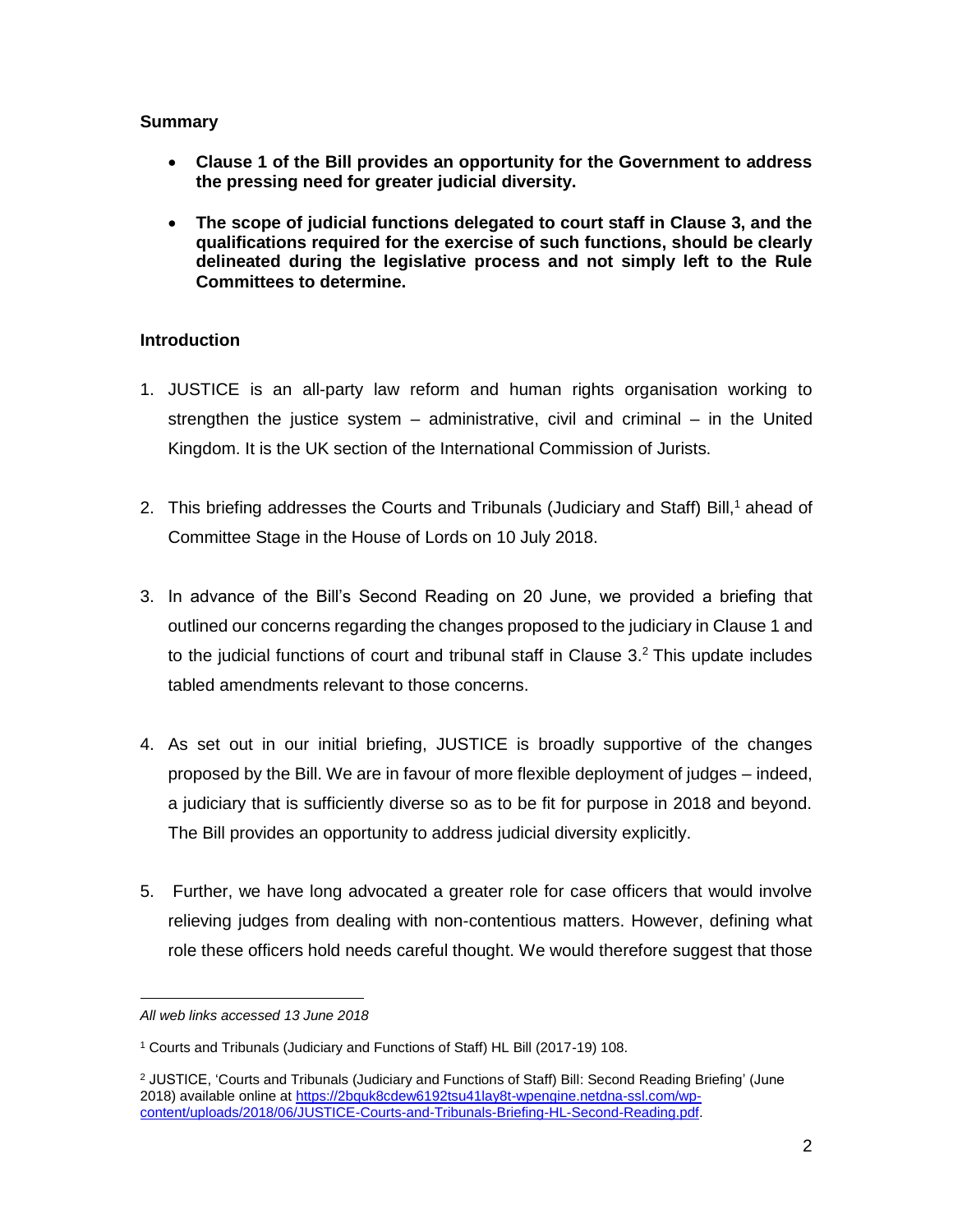judicial functions delegated to court officers should be clearly delineated during the legislative process and not simply left to the Rule Committees to determine.<sup>3</sup>

6. A number of amendments tabled address these two concerns directly, which we detail below. We invite members of the House to support them.

## **Clause 1 – Deployment of judges**

## **Amendment 1 (Baroness Chakrabarti and Lord Beecham)**

After Clause 1, insert the following new Clause—

#### **"Report on availability of judicial training to support deployment**

(1) Within twelve months of the coming into force of section 1, the Lord Chancellor must publish a report on

the availability of the judicial training necessary to enable judges to be deployed more flexibly.

(2) The report under subsection (1) must be laid before each House of Parliament."

## **Amendment 2 (Lord Marks of Henley-on-Thames and Lord Beith)**

After Clause 1, insert the following new Clause—

 $\overline{a}$ 

#### "**Report on the impact of the provisions under section 1 on the diversity of the judiciary**

(1) The Secretary of State must carry out an assessment of the impact of the provisions under section 1 of this Act on the diversity of the judiciary.

(2) This assessment must make reference to whether increasing flexibility in the deployment of judges has had an impact on the diversity of the judiciary.

(3) The Secretary of State must lay a report of the assessment before both Houses of Parliament within one year of this Act passing."

- 7. Clause 1 of the Bill provides for more flexible deployment of Deputy High Court judges ("DHCJs"), tribunal judges, Recorders and judge-arbitrators. JUSTICE supports the efficient use of judicial resources and the modernisation of the judiciary generally.
- 8. Modernisation of the judiciary provides an opportunity for the Government to address

<sup>&</sup>lt;sup>3</sup> See Delegated Powers Memorandum for Courts and Tribunals (Judiciary and Functions of Staff) Bill, para 36. Our concerns are notwithstanding the "experience and expertise" of the Rule Committees.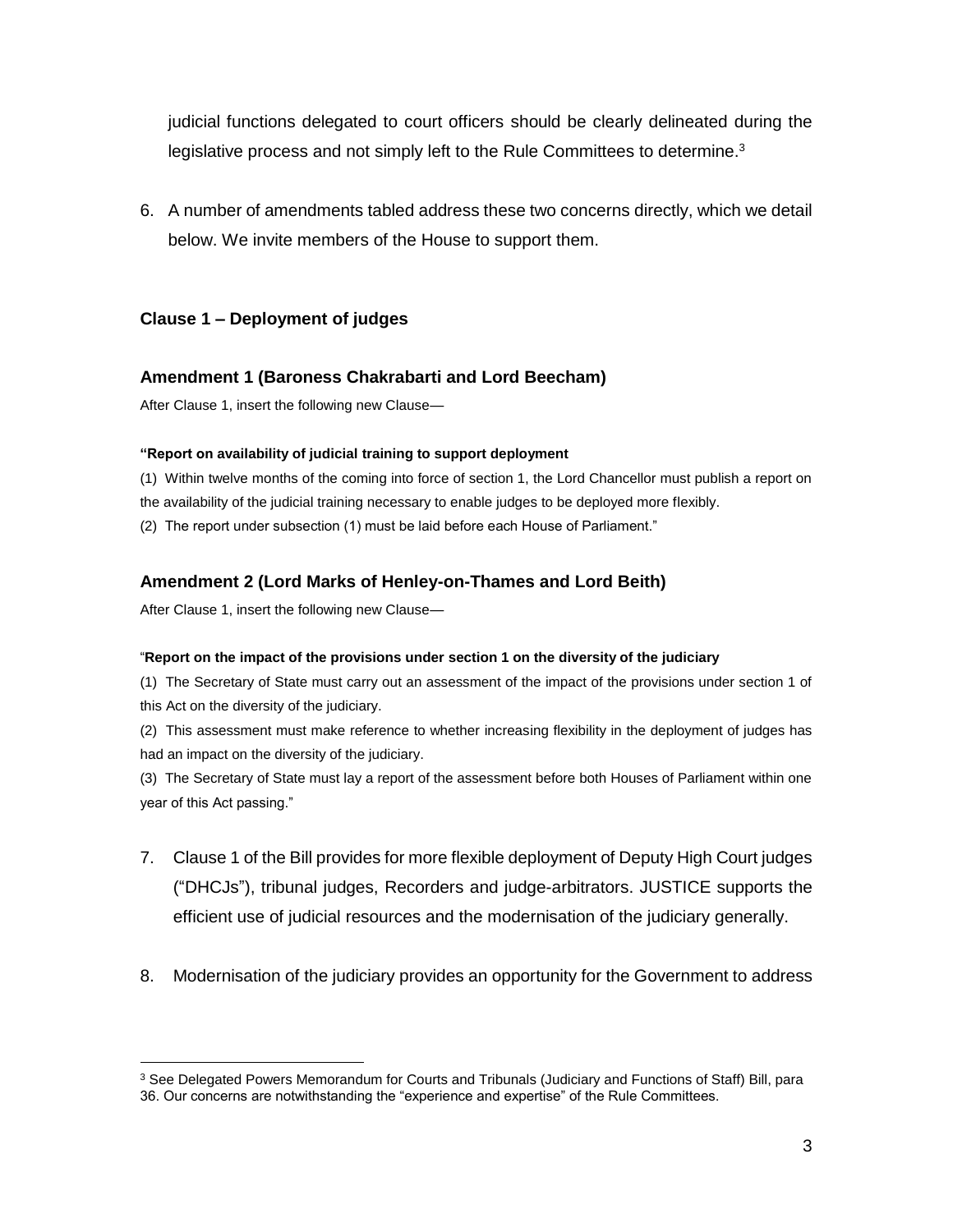the pressing need for greater judicial diversity. <sup>4</sup> Cross-deployment of judges cannot be regarded as a truly modernising step if it merely serves to reshuffle the existing group of predominantly white, male judges. Lord Marks' amendment would ensure that the links between cross-deployment and judicial diversity are better understood, and that diversifying the judiciary is given the parliamentary attention it warrants.

- 9. As explored in our Working Party's *Increasing Judicial Diversity* report,<sup>5</sup> there is an unacceptable lack of women, people from visible ethnic minorities and those from less advantaged socio-economic backgrounds on the bench. In today's society it is difficult to justify or explain a senior judiciary which so obviously does not reflect the make-up of the nation. The lack of judicial diversity thus remains a vital constitutional issue requiring urgent systemic change.
- 10. JUSTICE has found that the introduction of an "upward" career path for judges has appreciable benefits for diversity.<sup>6</sup> Broadly, it is recommended that lawyers should, at a relatively early stage in their career, be able to take up a salaried entry-level judicial position, with a realistic prospect of eventually joining the Circuit or High Court bench. Although direct entry of experienced practitioners would continue, they would no longer have a virtual monopoly.
- 11. Our Judicial Diversity Working Party acknowledged that cross-deployment might go towards such a career path: with proper continuous professional development and support, bright judges from all backgrounds might be cross-deployed from their primary appointment (e.g. as a Family District Judge) to a completely different area (e.g. the Tax Chamber of the First Tier Tribunal). The Working Party welcomed existing pilot programmes cross-deploying people from the tribunals to the courts, and strongly supported their expansion.<sup>7</sup>

 $\overline{a}$ <sup>4</sup> See JUSTICE Working Party Report, *Increasing Judicial Diversity* (JUSTICE, 2017) available at [https://2bquk8cdew6192tsu41lay8t-wpengine.netdna-ssl.com/wp-content/uploads/2017/04/JUSTICE-](https://2bquk8cdew6192tsu41lay8t-wpengine.netdna-ssl.com/wp-content/uploads/2017/04/JUSTICE-Increasing-judicial-diversity-report-2017-web.pdf)[Increasing-judicial-diversity-report-2017-web.pdf.](https://2bquk8cdew6192tsu41lay8t-wpengine.netdna-ssl.com/wp-content/uploads/2017/04/JUSTICE-Increasing-judicial-diversity-report-2017-web.pdf)

<sup>5</sup> Ibid., Introduction.

<sup>6</sup> Ibid., Chapter V generally and, in particular, paras 5.2-5.4.

<sup>7</sup> Ibid., para 5.16.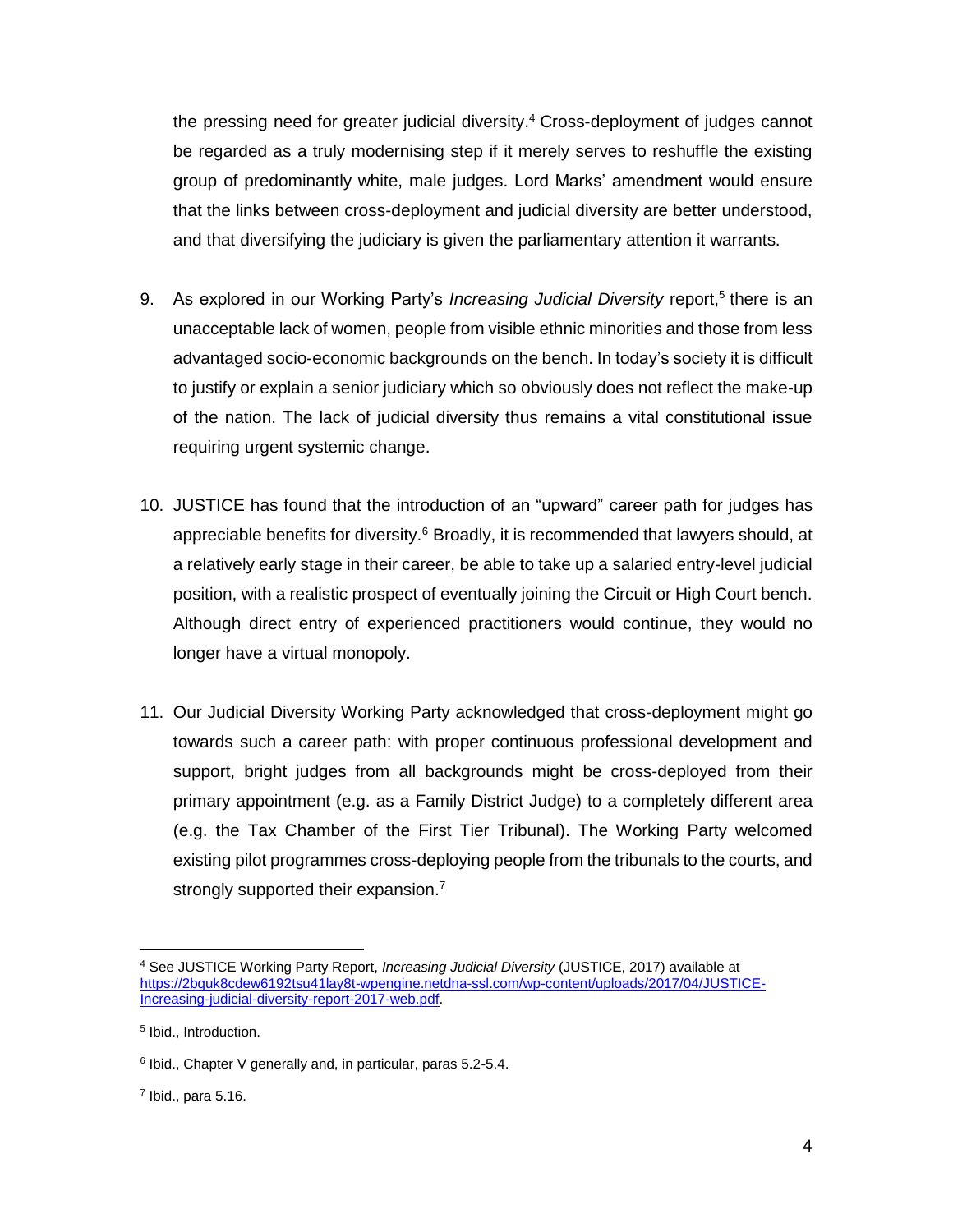- 12. We are heartened that the Delegated Powers Memorandum for the Bill suggests that Clause 1 "makes provision enabling more flexible development of the judiciary including across jurisdictions, allowing judges to gain experience of different types of cases, which helps with their career progression".<sup>8</sup>
- 13. However, the Bill and the Explanatory Notes are silent on judicial career paths. The policy aim of cross-deployment is articulated as one of "allowing the judiciary to be deployed flexibly to meet the demands of a reformed courts and tribunals service".<sup>9</sup> This is in itself understandable. However, the opportunity for greater diversity will not be realised unless this too is made an explicit aim – an aim against which the Bill's success may then be measured. Lord Marks' amendment would serve to fulfil this objective.
- 14. Baroness Chakrabarti's amendment, proposing regular reporting on the availability of judicial training, would further support a culture of judicial career paths and we urge members of the House to support it.

## **Clause 3 and the Schedule – Organisation and functions of courts and tribunals**

### **Amendment 3 (Baroness Chakrabarti and Lord Beecham)**

Page 3, line 24, leave out subsection (3) and insert—

"( ) A statutory instrument containing regulations under this section may not be made unless a draft of the instrument has been laid before, and approved by a resolution of, each House of Parliament."

## **Amendment 4 (Baroness Chakrabarti and Lord Beecham)**

After Clause 3, insert the following new Clause—

#### "**Review of the delegation of legal advice and judicial functions to authorised staff**

 $\overline{a}$ <sup>8</sup> Delegated Powers Memorandum for Courts and Tribunals (Judiciary and Functions of Staff) Bill, para 3.

<sup>9</sup> Explanatory Notes for Courts and Tribunals (Judiciary and Functions of Staff) Bill, para 6.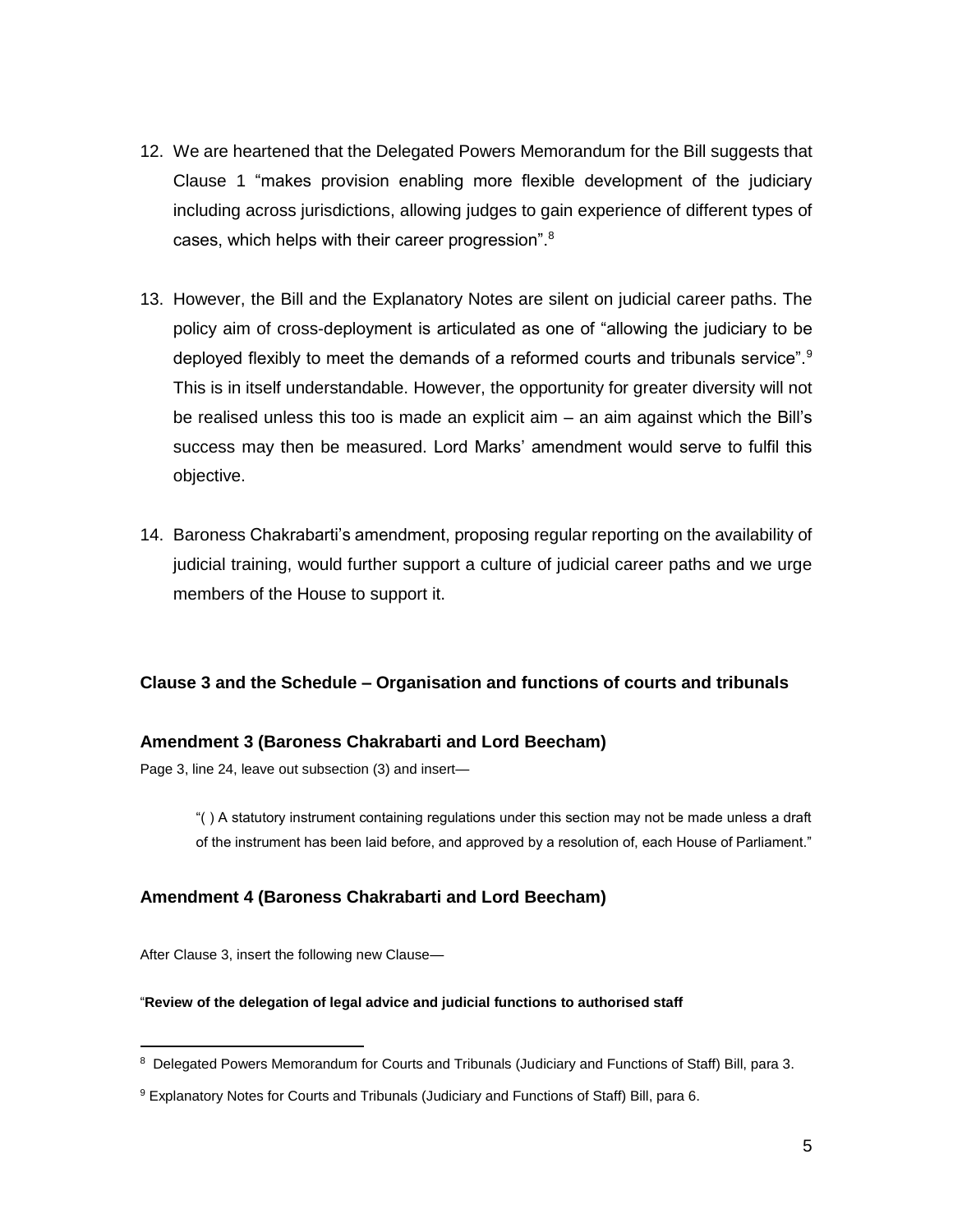(1) Within the period of three years from the coming into force of this Act, the Lord Chancellor must arrange for a review to be undertaken on the impact of the implementation of the provisions contained within section 3 and the Schedule to this Act.

(2) A report setting out the findings of the review must be laid before both Houses of Parliament."

#### **Amendments 5-7 (Baroness Chakrabarti and Lord Beecham)**

The Schedule –

Page 6, line 36, at end insert—

"() is a qualified solicitor, barrister or chartered legal executive with more than three years' experience post- qualification, and"

Page 8, line 31, at end insert—

"() is a qualified solicitor, barrister or chartered legal executive with more than three years' experience post- qualification, and"

Page 10, line 28, at end insert

"and if they are a qualified solicitor, barrister or chartered legal executive with more than three years' experience post-qualification."

#### **Amendment 8 (Baroness Chakrabarti and Lord Beecham**

The Schedule –

Page 10, line 33, at end insert—

- "( ) No authorisation under subsection (2) shall include the power to—
	- (a) make an order of the court which is opposed by one or more party,
	- (b) make any order of the court in a civil claim with a value of more than £25,000,
	- (c) make any order of the court with a penal notice or power of arrest,
	- (d) make any order of the court in a matter in which one or more parties lack capacity as defined in section 2(1) of the Mental Capacity Act 2005,

(e) make any order of the court in a matter in which one or more witnesses are a vulnerable witness as defined in section 16(1) of the Youth Justice and Criminal Evidence Act 1999,

(f) make any order of the court under section 37 of the Senior Courts Act 1981 for an injunction, including any freezing order,

(g) make any order of the court, referred to as a "search order", under section 7 of the Civil Procedure Act 1997,

- (h) make any order of the court as to costs,
- (i) make any order of the court concerning expert evidence,
- (j) take a plea from a defendant in criminal proceedings, or
- (k) make any other determination which is dispositive of the cause."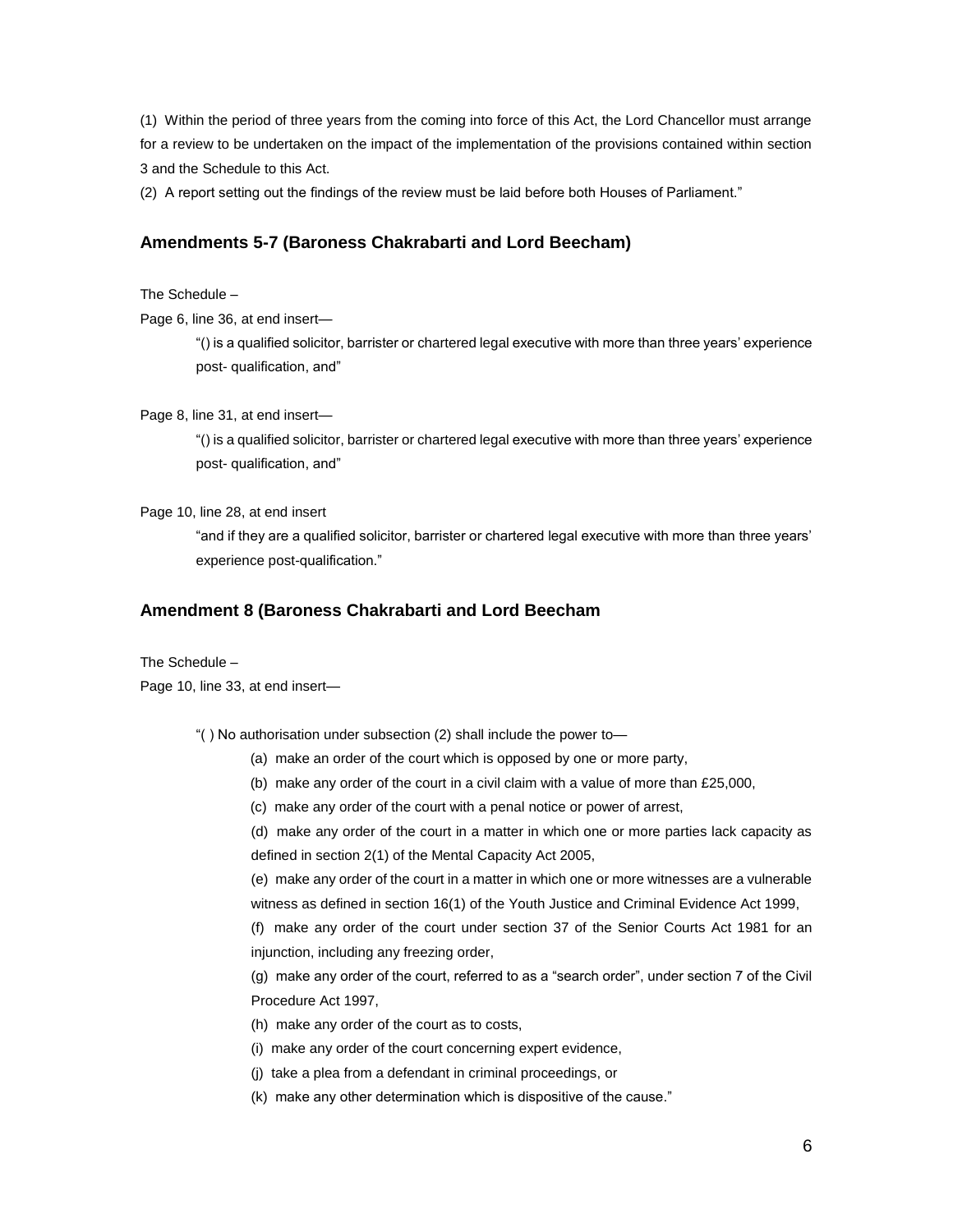### **Amendment 9 (Baroness Chakrabarti, Lord Beecham and Lord Marks)**

Page 11, line 8, at end insert—

#### **"67BA Right to judicial reconsideration of decision made by an authorised person**

A party to any decision made by an authorised person in the execution of the person's duty as an authorised person exercising a relevant judicial function, by virtue of section 67B(1), may apply in writing, within 14 days of the service of the order, to have the decision reconsidered by a judge of the relevant court within 14 days from the date of application."

#### **Amendment 10 (Baroness Chakrabarti and Lord Beecham)**

The Schedule – Page 18, line 9, at end insert—

- "( ) No authorisation under this paragraph shall include the power to make—
	- (a) any order of the tribunal which is opposed by one or more party,
	- (b) any order of the tribunal in a civil claim with a value of more than £25,000,
	- (c) any order of the tribunal with a penal notice or power of arrest,
	- (d) any order of the tribunal in a matter in which one or more parties lack capacity as defined in section 2(1) of the Mental Capacity Act 2005,
	- . (e) any order of the tribunal in a matter in which one or more witnesses are vulnerable witnesses as defined in section 16(1) of the Youth Justice and Criminal Evidence Act 1999, (f) any order of the tribunal for an injunction,
		- (g) any order of the tribunal as to costs,
		- (h) any order of the tribunal concerning expert evidence, or
		- (i) any other determination which is dispositive of the cause."

#### **Amendment 11 (Baroness Chakrabarti and Lord Beecham)**

The Schedule –

Page 18, line 26, at end insert—

"( ) A party to any decision made by an authorised person in the execution of the person's duty as an authorised person exercising functions of a tribunal, by virtue of paragraph 3 of Schedule 5, may apply in writing, within 14 days of the service of the order, to have the decision reconsidered by a judge of the relevant tribunal within 14 days from the date of the application."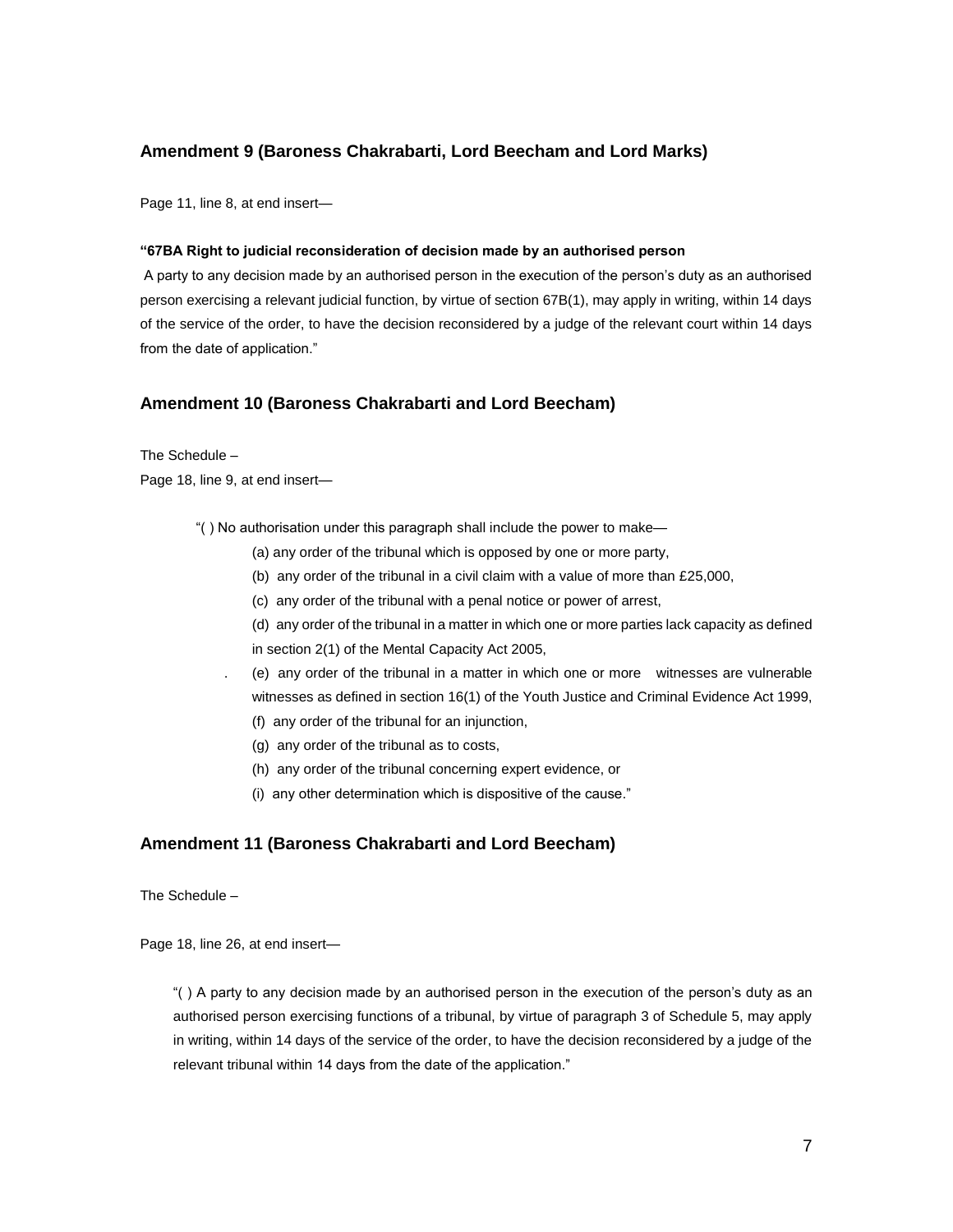15. The purpose of Clause 3 and the Schedule is articulated in the Explanatory Notes accompanying the Bill as follows:

*The Bill makes a general provision so that all rules of court governed by the CA 2003 will have the power to provide for the exercise of "relevant judicial functions", the functions of the court, or of any judge of the court. A similar power already exists in tribunals (specifically relating to functions of the FtT and UT). The Bill introduces safeguards for these authorised staff across the jurisdictions (all courts, and the tribunals) to make sure that, amongst other things, they have the necessary independence to undertake judicial functions under the supervision of the judiciary. The Lord Chief Justice and the Senior President of Tribunals will be ultimately responsible for the authorisation and direction of these members of staff*. 10

- 16. Therefore, while the provisions seek to introduce various protections, insulating court officers from professional liability and safeguarding their independence, they also anticipate an expansion of the role; in particular, that all court staff may "exercise judicial functions where procedure rules so provide" (Clause 3(1)(b)). Indeed, this is the stated aim in the White Paper, which envisages an increase in the routine judicial work undertaken by 'case officers'.<sup>11</sup> We appreciate that such an increase is intended to free up judicial time to focus on core judicial functions rather than routine administrative matters.<sup>12</sup>
- 17. This development is broadly in line with JUSTICE's own recommendations. In our report *Delivering Justice in an Age of Austerity* our Working Party recommended greater use of "legally qualified and suitably trained registrars". <sup>13</sup>
- 18. However, as with the corresponding provisions in the 2017 Prisons and Courts Bill,<sup>14</sup>

 $\overline{a}$ <sup>10</sup> Explanatory Notes for Courts and Tribunals (Judiciary and Functions of Staff) Bill, para 10.

<sup>11</sup> *Transforming our Justice System: Joint Statement*, p. 6.

<sup>&</sup>lt;sup>12</sup> See Courts and Tribunals (Judiciary and Functions of Staff) Bill Factsheet: Authorised Court and Tribunal Staff: legal advice and judicial functions (May 2018), available at [https://assets.publishing.service.gov.uk/government/uploads/system/uploads/attachment\\_data/file/710515/C](https://assets.publishing.service.gov.uk/government/uploads/system/uploads/attachment_data/file/710515/CTJFS-factsheet-authorised-staff.pdf) [TJFS-factsheet-authorised-staff.pdf](https://assets.publishing.service.gov.uk/government/uploads/system/uploads/attachment_data/file/710515/CTJFS-factsheet-authorised-staff.pdf) para 2.

<sup>13</sup> JUSTICE Working Party Report, *Delivering Justice in an Age of Austerity* (JUSTICE, 2015) available at [http://2bquk8cdew6192tsu41lay8t.wpengine.netdna-cdn.com/wp-content/uploads/2015/04/JUSTICE](http://2bquk8cdew6192tsu41lay8t.wpengine.netdna-cdn.com/wp-content/uploads/2015/04/JUSTICE-working-party-report-Delivering-Justice-in-an-Age-of-Austerity.pdf)[working-party-report-Delivering-Justice-in-an-Age-of-Austerity.pdf](http://2bquk8cdew6192tsu41lay8t.wpengine.netdna-cdn.com/wp-content/uploads/2015/04/JUSTICE-working-party-report-Delivering-Justice-in-an-Age-of-Austerity.pdf) para 2.2.

<sup>&</sup>lt;sup>14</sup> Prisons and Courts Bill Clause 50; schedule 11, See JUSTICE, 'Prisons and Courts Bill House of Commons Second Reading: Briefing' (March 2017), paras 25-29. See also Bar Council, Prisons and Courts Bill House of Commons Second Reading (20 March 2017), para 6.4.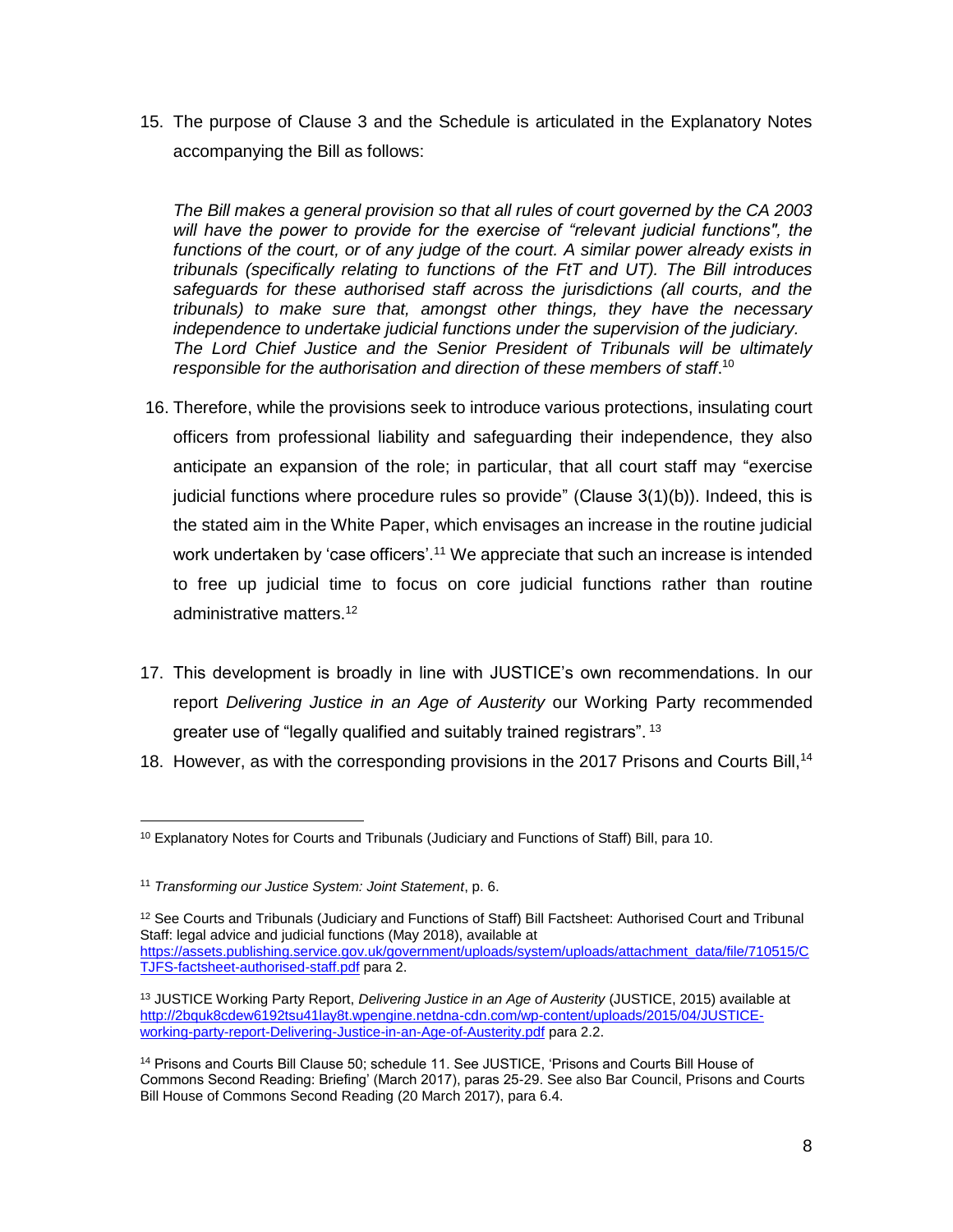JUSTICE is concerned about the fact that the remit of – and qualifications required for  $-$  the envisaged expanded role are being left to Rule Committees.<sup>15</sup>

19. For example, the "factsheet" accompanying the current Bill makes the following suggestions as to those functions that might be exercised by court staff:

*[I]n future, we expect that authorised staff will be able to carry out a range of functions and responsibilities, including case management powers and some mediation roles. These will be characterised as interlocutory or preparatory in nature, such as issuing a summons; taking pleas; extending time for service of (various) applications; or considering applications for variations of directions made in private or public law cases. They are unlikely to involve contested matters. Decisions on which judicial functions authorised staff may exercise will be made by the relevant procedure rule committee.*<sup>16</sup> [emphasis added]

- 20. We are concerned about the potential complexity of some of the functions anticipated for case officers in the extract above. Extending time for service and taking pleas, as examples, may well give rise to contested matters, and will likely have crucial consequences for a litigant's case. Indeed, Sir Brian Leveson stated that the first hearing in a criminal case "requires strong judicial intervention. ... setting the agenda for a case is the work of the judiciary".<sup>17</sup>
- 21. This illustrates the importance of providing red lines as to what is an appropriate function for a case officer. In our view, the delimiting of case officers' functions to noncontentious issues is vital, given the starting point that "the adversarial process practised in this country [is] that Judges are arbiters or umpires".<sup>18</sup> Further, Lord Briggs's Final Report outlines "the general concern that Case Officers (even if legally qualified and trained) will not without the benefit of judicial experience be able to deliver the same quality of service in the performance of functions currently carried out by judges".<sup>19</sup>

 $\overline{a}$ <sup>15</sup> See Delegated Powers memo, p. 1.

<sup>16</sup> See Courts and Tribunals (Judiciary and Functions of Staff) Bill Factsheet: Authorised Court and Tribunal Staff: legal advice and judicial functions (May 2018), *supra.* n. 19, para 9.

<sup>17</sup> Rt. Hon Sir Brian Leveson, President of the Queen's Bench Division, *Review of Efficiency in Criminal Proceedings* (2015), para 102.

<sup>&</sup>lt;sup>18</sup> Leveson, para 280.

<sup>19</sup> Lord Justice Briggs [as he then was], *Civil Courts Structure Review: Final Report* (July 2016), para 7.5.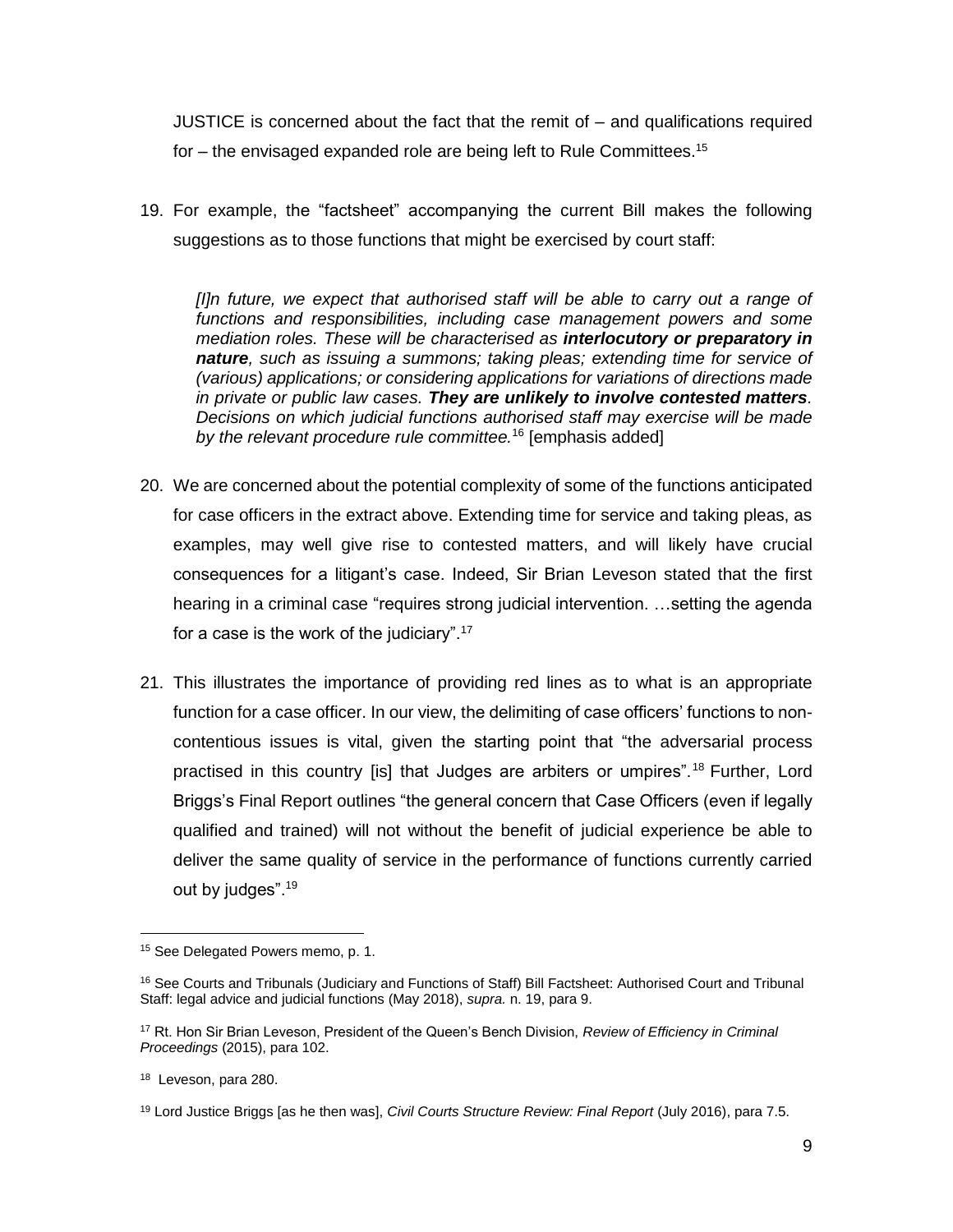- 22. We therefore welcome Baroness Chakrabarti's amendments 8 and 10, which delimit the judicial functions that court staff will be able to exercise under the new Clause 3. Crucially, amendment 8 ensures that only a judge may take a plea in criminal proceedings, and both amendments ensure that it will be judges who make those determinations "which [are] dispositive of the cause".
- 23. We appreciate that defining what is and what is not a contentious issue is a delicate exercise. Recognising this, we also welcome Baroness Chakrabati's amendments 9 and 11, which provide for the "right to judicial reconsideration of a decision made by an authorised person". Such a mechanism will ensure proper judicial oversight of those determinations that appear at first glance to be non-contentious but materialise to be otherwise. JUSTICE regards the 14-day time limit outlined in the amendment to be appropriate and in line with equivalent procedural rules.
- 24. With regard to qualifications for authorised court staff, the current Bill gives insufficient detail as to what might be required. We see no reason why qualifications cannot be specified within the Bill. Lord Briggs's report gave a helpful indication of the level of qualification that may be desirable: "In my view the relevant legal qualification should be that of a law degree or equivalent. By 'equivalent' I mean something like (but not limited to) the qualification of solicitor or barrister. I would also recommend a requirement for some practical experience in the law, and ideally in litigation..."<sup>20</sup>
- 25. In light of Lord Briggs's guidance, and the need for further clarity in the Bill, we support Baroness Chakrabarti's amendments 5-7, ensuring that those court staff authorised to perform judicial functions (as well as those giving legal advice to judges and magistrates) have appropriate legal qualifications. However, we recognise that currently court officers perform a broad spectrum of roles, some of which in our view require legal qualification and others may be described as more administrative tasks.
- 26. Tasking Rule Committees with defining the scope of judicial functions that authorised court staff may exercise, and the qualifications required for them to do so, means that

 $\overline{a}$ 

<sup>20</sup> Briggs, *Civil Courts Structure Review: Final Report* (July 2016), para 7.27.